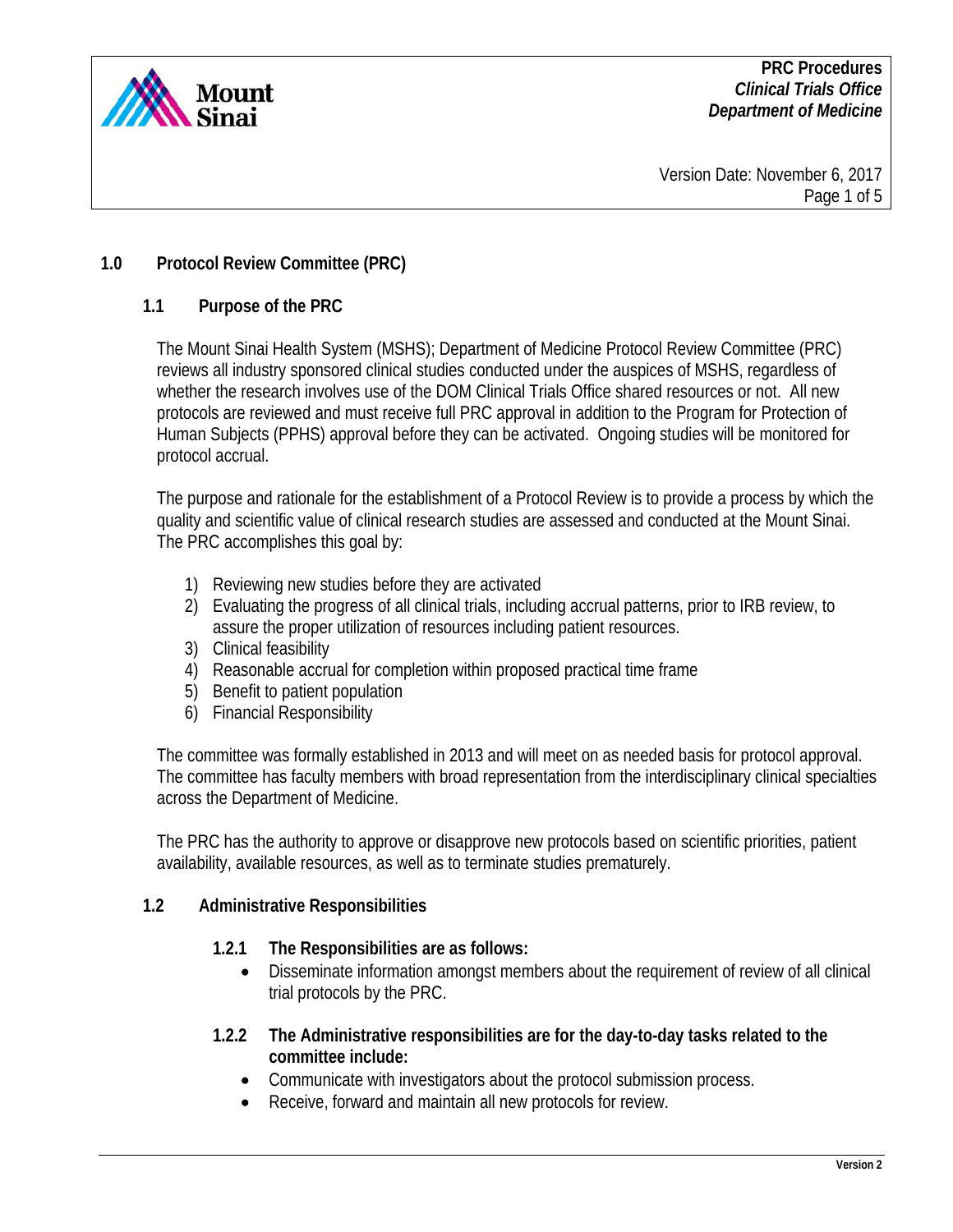

- Conduct administrative review of completeness of protocols before distributing to the Ad-Hoc Committee.
- Schedule and prepare PRC documents.
- Prepare and distribute letters regarding PRC decisions and recommendations.
- Obtain accrual reports and provide information about changes in protocol status.

# **1.3 Composition of the PRC Committee**

1.3.1 The PRC Review Committee is comprised of the applicable division chief, CTO Medical Director, Administrative Director, Regulatory Manager, Coordinator Manager, and Finance Manager.

# **1.4 Composition of the PRC Ad-Hoc Committee**

- 1.4.1 All personnel listed in 1.3.1
- 1.4.2 The study investigator and Division Chief

# **2.0 PRC Policies and Procedures**

# **2.1 Protocol Reviewing Guidelines**

All clinical protocols conducted under the auspices of the Department of Medicine must be reviewed by the PRC prior to IRB submission. In this respect, all protocols that involve clinical trials with human study subjects are considered protocols for review.

# **2.2.1 Submission Process**

The Principal Investigator will collaborate with the CTO Director and submit the packet via email.

- Final Protocol (After FDA Review, if applicable)
- Budget

# **2.2.2 Budget Negotiations**

The CTO Finance team will work with the PI to develop the proper budget for negotiation with the sponsor based on the institutional costs for conducting the protocol. This includes identifying reasonable fixed and variable costs. After the budget is finalized the Site Feasibility Form is completed and the complete Budget Analysis can be performed. New projects will be reviewed on a rolling basis to ensure a timely evaluation.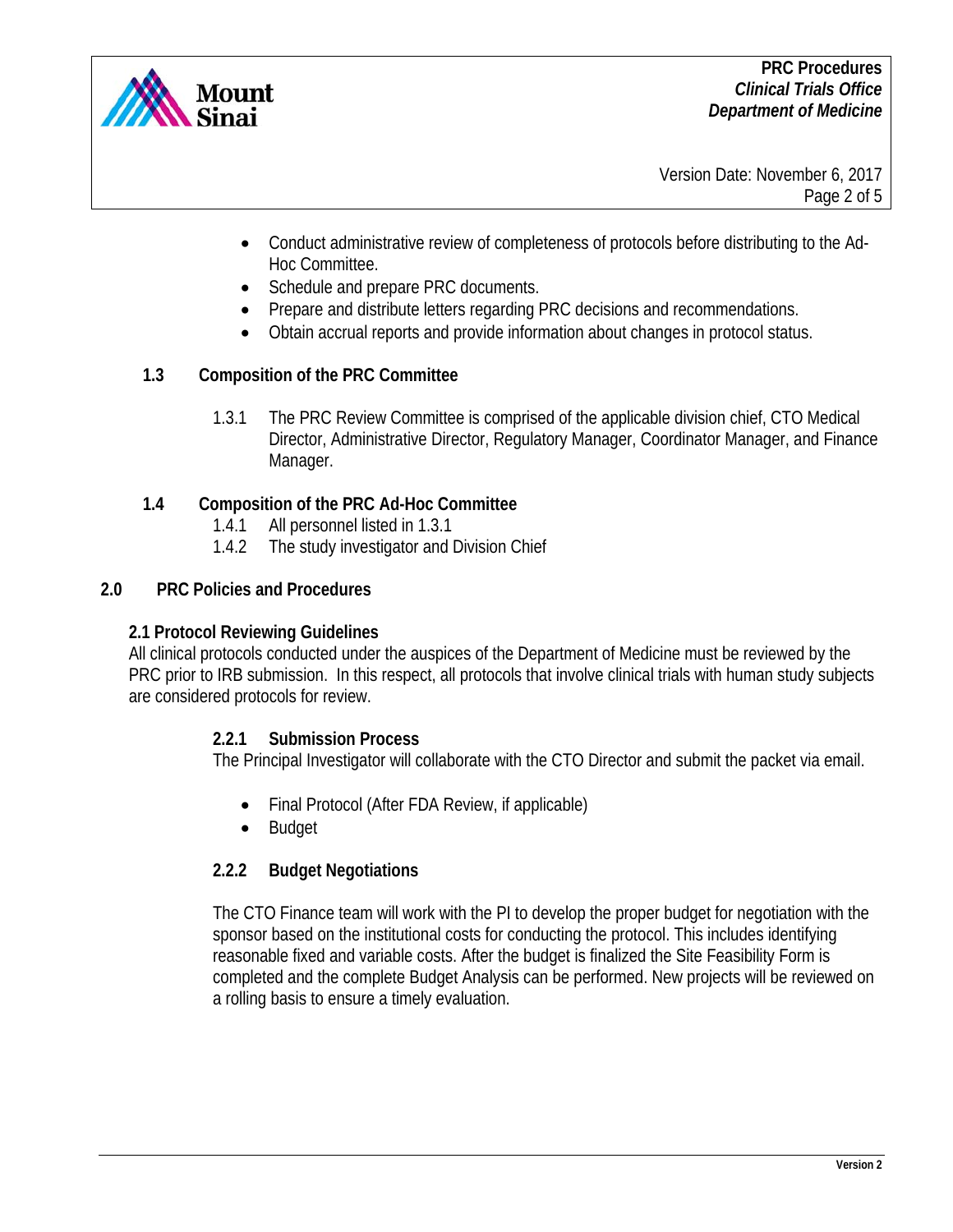

### **2.2.3 Initial Administrative Review Process**

All protocols submitted to the PRC are reviewed for financial feasibility, scientific merit, and appropriate use of resources. The review committee will make one of the following decisions:

- **Approved:** A letter is sent to the investigator informing him/her that the protocol has been approved by PRC. No action by the investigator is required.
- **Tabled:** The project will be brought to an Ad-Hoc committee for review.
- **Disapproved:** A protocol is disapproved if it would not meet PRC guidelines even after major revisions or if it not judged to be suitable for activation at MSHS for other reasons, which will be outlined in the letter to the Principal Investigator. This occurs after a project is tabled and the Ad-Hoc Committee Members are convened.

The following are considered particularly important and are addressed by the reviewer in the PRC Reviewer's Checklist:

| Feasibility                | Is the protocol compatible with available resources, patient<br>population and expertise?                                                                                         |
|----------------------------|-----------------------------------------------------------------------------------------------------------------------------------------------------------------------------------|
|                            |                                                                                                                                                                                   |
| Relevance                  | Is the primary question asked in this study of general interest? How does the study<br>uniquely position MSHS and/or take advantage of home grow scientific strengths at<br>MSHS? |
|                            |                                                                                                                                                                                   |
| <b>Competing Protocols</b> | Does this protocol compete for a patient population that is included in another study at<br>the MSMC?                                                                             |
|                            |                                                                                                                                                                                   |
| Use of Resources           | Is the proposed use of MSHS and CTO/staff resources appropriate?                                                                                                                  |

### **3.0 Monitoring of Ongoing Protocols**

### **3.1 Protocol Accrual**

This report shows the enrollment activity of ongoing clinical trials up for continuation review. Actual accrual is compared with projected accrual and the CTO Medical Director will make a recommendation for action for studies that have no accrual or under-accrual. If under accrual, the following will occur:

 **Under-accrual-**Memoranda from the CTO office are mailed out to investigators who have protocols that are under accrual (derived from the Annual Enrollment Form). Investigators are to reply to the memo indicating whether they wish to close or keep the protocol open. If they wish to keep the protocol open, justification must be provided.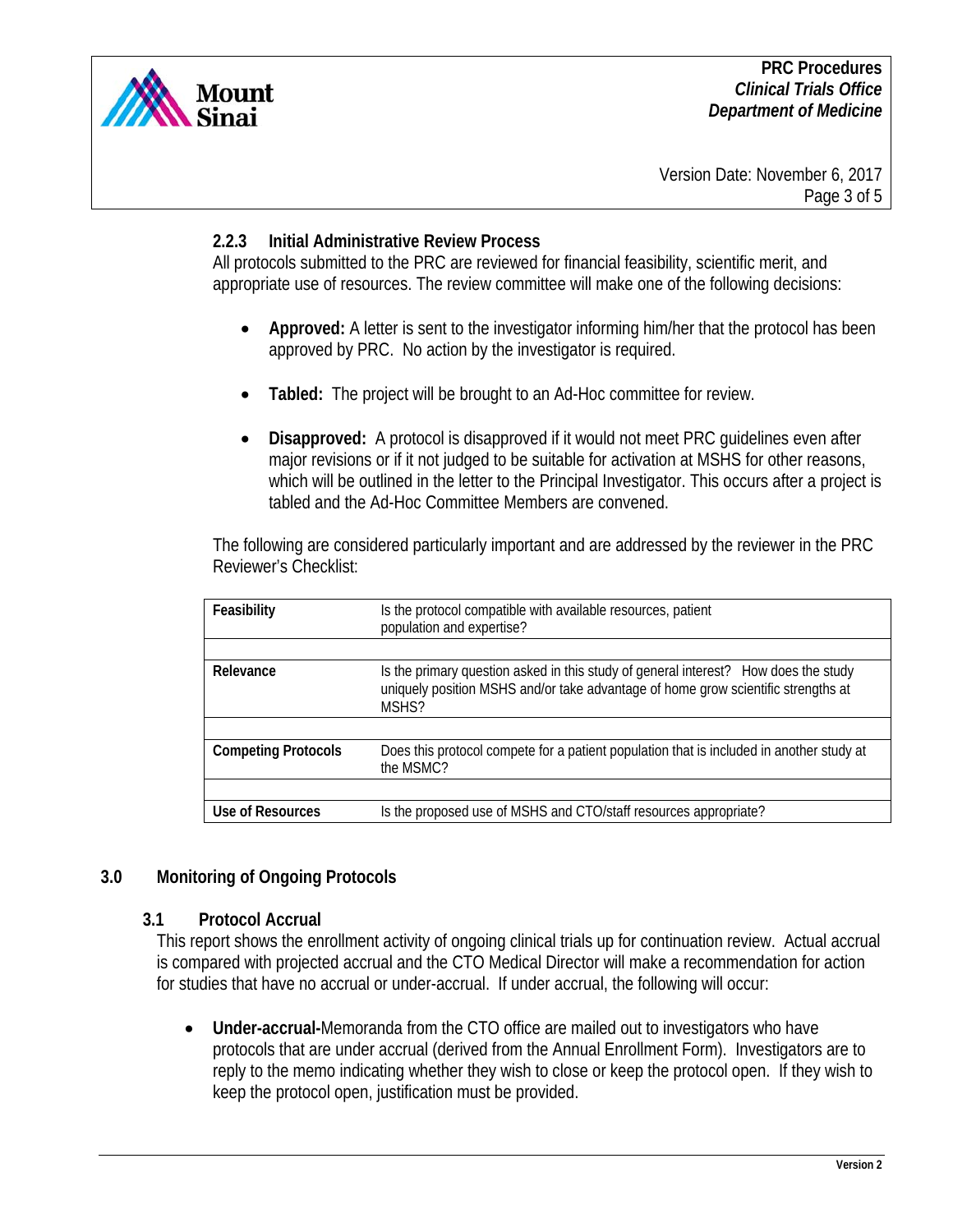

# **3.2 Protocol Termination**

The PRC is empowered by the Chair of Medicine to terminate a protocol prematurely. It is assumed that methods and criteria for early protocol termination for positive reasons (difference or predetermined magnitude at interim analysis) and in the event of an unlikely positive result ("futility index") are addressed in the protocol and thus reviewed by the PRC prior to protocol activation.

The PRC may terminate an ongoing protocol for any of the following reasons:

- Termination requested by the investigator.
- Noncompliance by the investigator with PRC recommendations
- A greater than expected number of adverse effects.
- Inability to accrue patients (less than 20% of expected accrual or no patients accrued).

The PRC may decide to terminate a protocol permanently or to temporarily suspend the protocol pending compliance with PRC stipulations or a response to PRC concerns (e.g., in the case of adverse effects).

### **4.0 Relationship of the PRC to the Program for the Protection of Human Subjects (PPHS)**

The PRC review process is complementary to the PPHS review. Whereas the PPHS review is mainly concerned with issues that relate to patient safety an appropriate informed consent, the PRC review places a strong emphasis on financial feasibility, study design, and overall scientific significance relative to other ongoing studies. A protocol must be fully approved by both committees before it can be activated.

The PHHS review process will not take place without a written notification from the PRC that the protocol has been reviewed and approved. When a protocol fails to be submitted to the PRC, the principal investigator will be contacted via e-mail or memorandum and provided with the policies and procedures for the PRC submission.